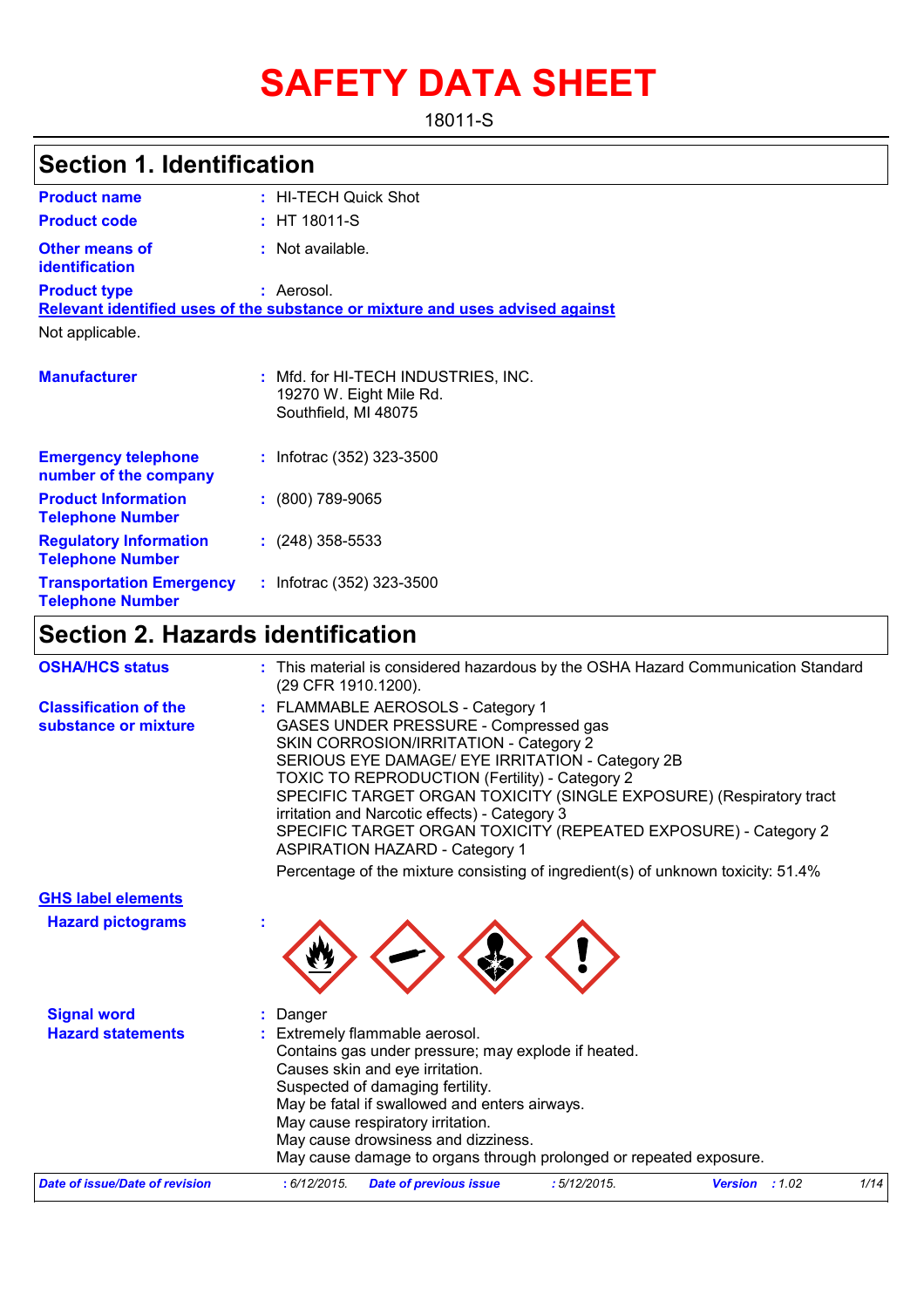### **Section 2. Hazards identification**

| <b>Precautionary statements</b>            |                                                                                                                                                                                                                                                                                                                                                                                                                                                                                                                                                                                                                                                                                                                                |
|--------------------------------------------|--------------------------------------------------------------------------------------------------------------------------------------------------------------------------------------------------------------------------------------------------------------------------------------------------------------------------------------------------------------------------------------------------------------------------------------------------------------------------------------------------------------------------------------------------------------------------------------------------------------------------------------------------------------------------------------------------------------------------------|
| <b>Prevention</b>                          | : Obtain special instructions before use. Do not handle until all safety precautions have<br>been read and understood. Use personal protective equipment as required. Wear<br>protective gloves. Wear eye or face protection. Keep away from heat, hot surfaces,<br>sparks, open flames and other ignition sources. No smoking. Pressurized container: Do<br>not pierce or burn, even after use. Do not spray on an open flame or other ignition<br>source. Use only outdoors or in a well-ventilated area. Do not breathe dust or mist.<br>Wash hands thoroughly after handling.                                                                                                                                              |
| <b>Response</b>                            | : Get medical attention if you feel unwell. IF exposed or concerned: Get medical<br>attention. IF INHALED: Remove victim to fresh air and keep at rest in a position<br>comfortable for breathing. Call a POISON CENTER or physician if you feel unwell. IF<br>SWALLOWED: Immediately call a POISON CENTER or physician. Do NOT induce<br>vomiting. IF ON SKIN: Wash with plenty of soap and water. Take off contaminated<br>clothing. Wash contaminated clothing before reuse. If skin irritation occurs: Get<br>medical attention. IF IN EYES: Rinse cautiously with water for several minutes.<br>Remove contact lenses, if present and easy to do. Continue rinsing. If eye irritation<br>persists: Get medical attention. |
| <b>Storage</b>                             | : Store locked up. Protect from sunlight. Do not expose to temperatures exceeding 50<br>°C/122 °F. Store in a well-ventilated place.                                                                                                                                                                                                                                                                                                                                                                                                                                                                                                                                                                                           |
| <b>Disposal</b>                            | Dispose of contents and container in accordance with all local, regional, national and<br>international regulations.                                                                                                                                                                                                                                                                                                                                                                                                                                                                                                                                                                                                           |
| <b>Supplemental label</b><br>elements      | DELAYED EFFECTS FROM LONG TERM OVEREXPOSURE. Contains solvents which<br>can cause permanent brain and nervous system damage. Intentional misuse by<br>deliberately concentrating and inhaling the contents can be harmful or fatal. WARNING:<br>This product contains chemicals known to the State of California to cause cancer and<br>birth defects or other reproductive harm. FOR INDUSTRIAL USE ONLY.                                                                                                                                                                                                                                                                                                                     |
|                                            | Please refer to the SDS for additional information. Keep upright in a cool, dry place. Do<br>not discard empty can in trash compactor.                                                                                                                                                                                                                                                                                                                                                                                                                                                                                                                                                                                         |
| <b>Hazards not otherwise</b><br>classified | : None known.                                                                                                                                                                                                                                                                                                                                                                                                                                                                                                                                                                                                                                                                                                                  |

### **Section 3. Composition/information on ingredients**

| Substance/mixture     | : Mixture        |
|-----------------------|------------------|
| <b>Other means of</b> | : Not available. |
| <b>identification</b> |                  |

#### **CAS number/other identifiers**

| <b>Ingredient name</b>   | % by weight | <b>CAS number</b> |  |
|--------------------------|-------------|-------------------|--|
| Hexane                   | 35.7        | 110-54-3          |  |
| 2-Methylpentane          | 16.5        | 107-83-5          |  |
| Propane                  | 15.0        | 74-98-6           |  |
| <b>Butane</b>            | 7.0         | 106-97-8          |  |
| 3-Methylpentane          | 6.1         | $96-14-0$         |  |
| Poly(dimethylsiloxane)   | 5.8         | 63148-62-9        |  |
| $ 2,3$ -Dimethylbutane   | 5.2         | 79-29-8           |  |
| Isoparaffinic HC Solvent | 3.2         | 64742-48-9        |  |
| Cyclohexane              | 2.0         | 110-82-7          |  |
| 2,2-Dimethylbutane       | 1.8         | 75-83-2           |  |

**There are no additional ingredients present which, within the current knowledge of the supplier and in the concentrations applicable, are classified as hazardous to health or the environment and hence require reporting in this section.**

**Occupational exposure limits, if available, are listed in Section 8.**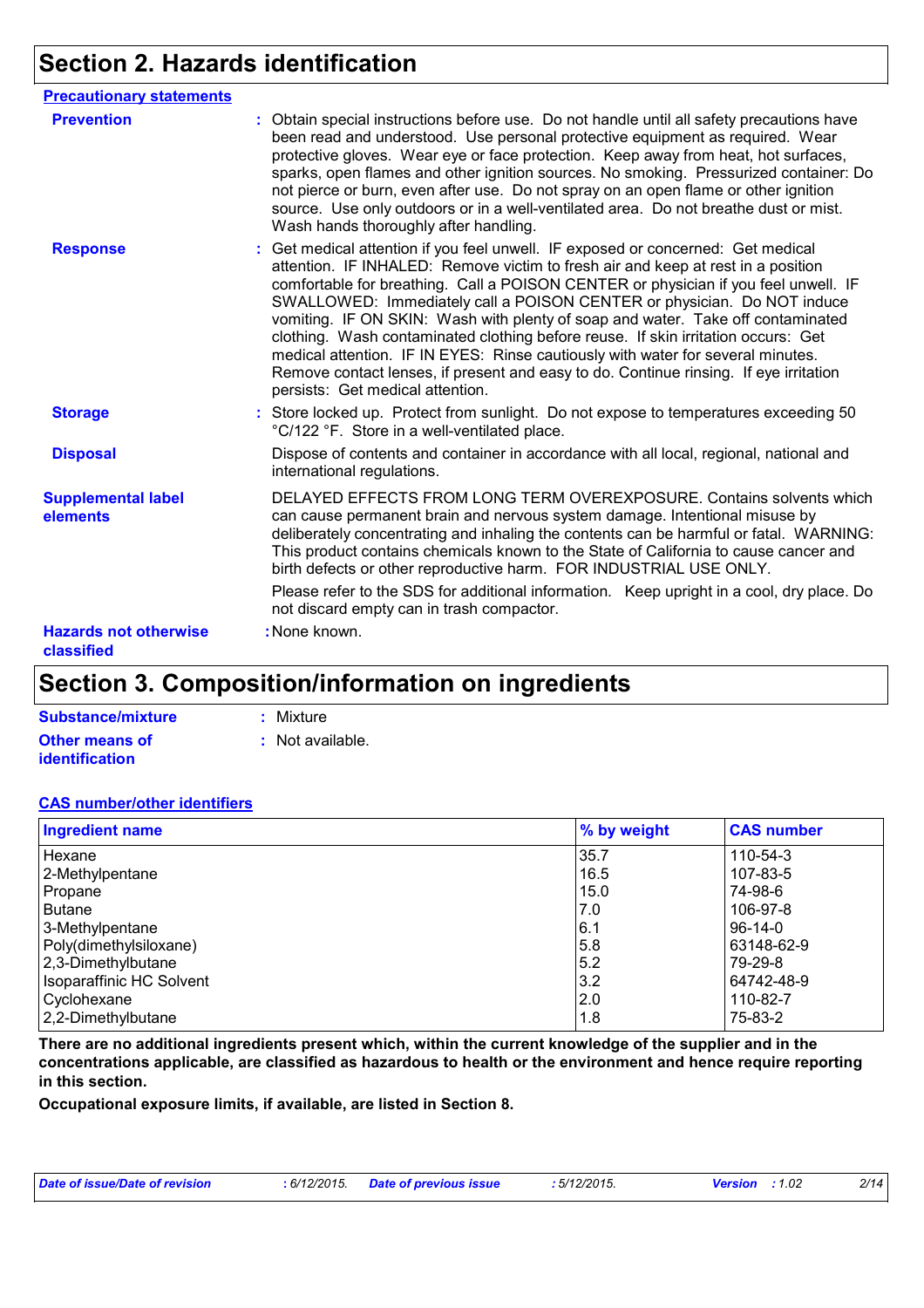## **Section 4. First aid measures**

|                     | <b>Description of necessary first aid measures</b>                                                                                                                                                                                                                                                                                                                                                                                                                                                                                                                                                                                                                                                                                                                                                                                              |
|---------------------|-------------------------------------------------------------------------------------------------------------------------------------------------------------------------------------------------------------------------------------------------------------------------------------------------------------------------------------------------------------------------------------------------------------------------------------------------------------------------------------------------------------------------------------------------------------------------------------------------------------------------------------------------------------------------------------------------------------------------------------------------------------------------------------------------------------------------------------------------|
| <b>Eye contact</b>  | : Immediately flush eyes with plenty of water, occasionally lifting the upper and lower<br>eyelids. Check for and remove any contact lenses. Continue to rinse for at least 10<br>minutes. Get medical attention.                                                                                                                                                                                                                                                                                                                                                                                                                                                                                                                                                                                                                               |
| <b>Inhalation</b>   | : Remove victim to fresh air and keep at rest in a position comfortable for breathing. If it<br>is suspected that fumes are still present, the rescuer should wear an appropriate mask<br>or self-contained breathing apparatus. If not breathing, if breathing is irregular or if<br>respiratory arrest occurs, provide artificial respiration or oxygen by trained personnel. It<br>may be dangerous to the person providing aid to give mouth-to-mouth resuscitation.<br>Get medical attention. If necessary, call a poison center or physician. If unconscious,<br>place in recovery position and get medical attention immediately. Maintain an open<br>airway. Loosen tight clothing such as a collar, tie, belt or waistband.                                                                                                            |
| <b>Skin contact</b> | : Flush contaminated skin with plenty of water. Remove contaminated clothing and<br>shoes. Continue to rinse for at least 10 minutes. Get medical attention. Wash clothing<br>before reuse. Clean shoes thoroughly before reuse.                                                                                                                                                                                                                                                                                                                                                                                                                                                                                                                                                                                                                |
| <b>Ingestion</b>    | : Get medical attention immediately. Call a poison center or physician. Wash out mouth<br>with water. Remove dentures if any. Remove victim to fresh air and keep at rest in a<br>position comfortable for breathing. If material has been swallowed and the exposed<br>person is conscious, give small quantities of water to drink. Stop if the exposed person<br>feels sick as vomiting may be dangerous. Aspiration hazard if swallowed. Can enter<br>lungs and cause damage. Do not induce vomiting. If vomiting occurs, the head should<br>be kept low so that vomit does not enter the lungs. Never give anything by mouth to an<br>unconscious person. If unconscious, place in recovery position and get medical<br>attention immediately. Maintain an open airway. Loosen tight clothing such as a collar,<br>tie, belt or waistband. |

#### **Most important symptoms/effects, acute and delayed**

| <b>Potential acute health effects</b> |                                                                                                                                                                                                                                                                       |
|---------------------------------------|-----------------------------------------------------------------------------------------------------------------------------------------------------------------------------------------------------------------------------------------------------------------------|
| <b>Eye contact</b>                    | : Causes serious eye irritation.                                                                                                                                                                                                                                      |
| <b>Inhalation</b>                     | : Can cause central nervous system (CNS) depression. May cause drowsiness and<br>dizziness. May cause respiratory irritation.                                                                                                                                         |
| <b>Skin contact</b>                   | : Causes skin irritation.                                                                                                                                                                                                                                             |
| <b>Ingestion</b>                      | Can cause central nervous system (CNS) depression. May be fatal if swallowed and<br>enters airways. Irritating to mouth, throat and stomach.                                                                                                                          |
| <b>Over-exposure signs/symptoms</b>   |                                                                                                                                                                                                                                                                       |
| <b>Eye contact</b>                    | : Adverse symptoms may include the following:<br>pain or irritation<br>watering<br>redness                                                                                                                                                                            |
| <b>Inhalation</b>                     | Adverse symptoms may include the following:<br>respiratory tract irritation<br>coughing<br>nausea or vomiting<br>headache<br>drowsiness/fatigue<br>dizziness/vertigo<br>unconsciousness<br>reduced fetal weight<br>increase in fetal deaths<br>skeletal malformations |
| <b>Skin contact</b>                   | : Adverse symptoms may include the following:<br>irritation<br>redness<br>reduced fetal weight<br>increase in fetal deaths<br>skeletal malformations                                                                                                                  |
| Date of issue/Date of revision        | : 5/12/2015.<br>3/14<br>: 6/12/2015.<br><b>Date of previous issue</b><br>Version : 1.02                                                                                                                                                                               |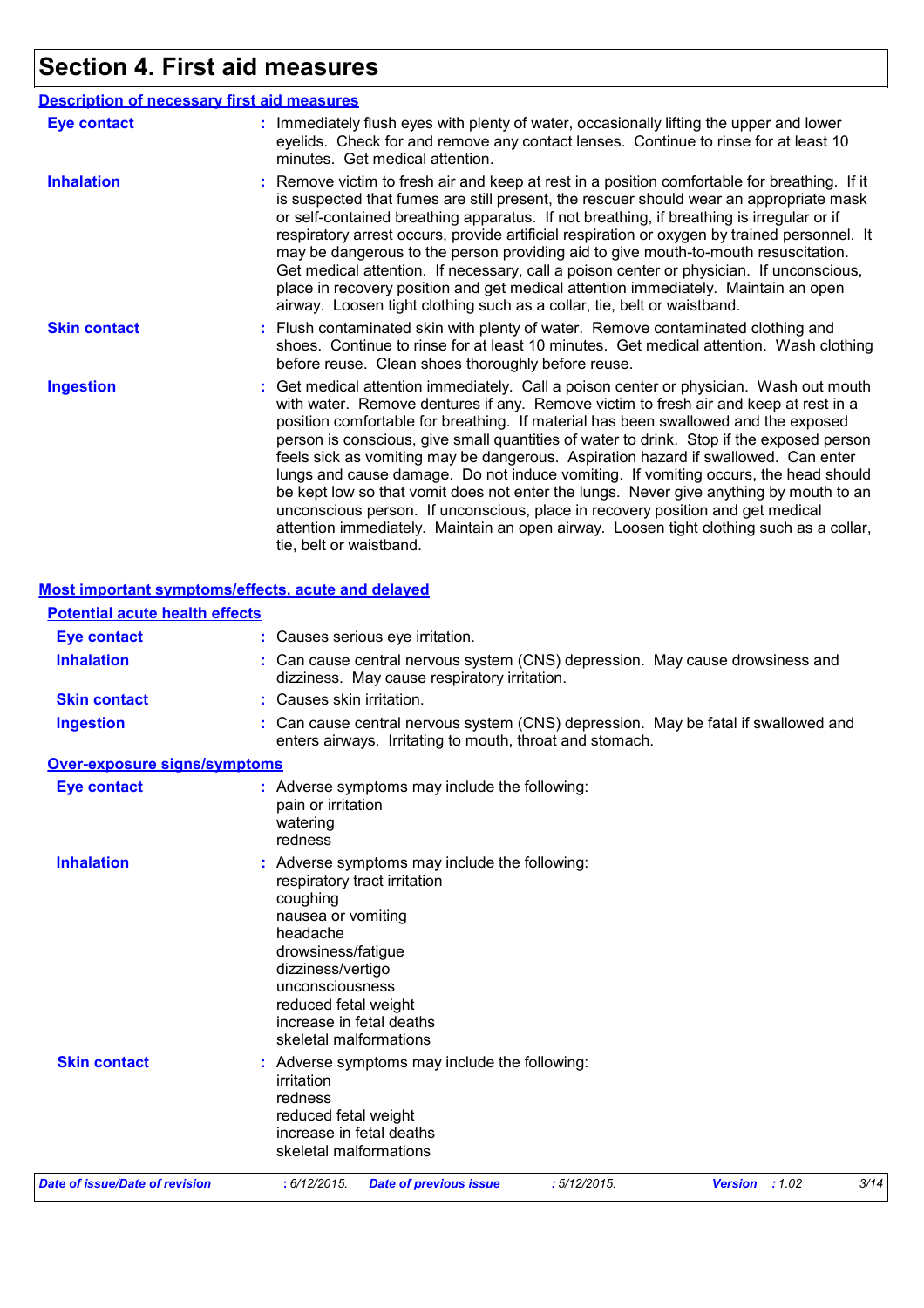## **Section 4. First aid measures**

| <b>Ingestion</b>                  | : Adverse symptoms may include the following:<br>nausea or vomiting<br>reduced fetal weight<br>increase in fetal deaths<br>skeletal malformations                                                                                                                                                                       |
|-----------------------------------|-------------------------------------------------------------------------------------------------------------------------------------------------------------------------------------------------------------------------------------------------------------------------------------------------------------------------|
|                                   | Indication of immediate medical attention and special treatment needed, if necessary                                                                                                                                                                                                                                    |
| <b>Notes to physician</b>         | : Treat symptomatically. Contact poison treatment specialist immediately if large<br>quantities have been ingested or inhaled.                                                                                                                                                                                          |
| <b>Specific treatments</b>        | : No specific treatment.                                                                                                                                                                                                                                                                                                |
| <b>Protection of first-aiders</b> | : No action shall be taken involving any personal risk or without suitable training. If it is<br>suspected that fumes are still present, the rescuer should wear an appropriate mask or<br>self-contained breathing apparatus. It may be dangerous to the person providing aid to<br>give mouth-to-mouth resuscitation. |

#### **See toxicological information (Section 11)**

| <b>Section 5. Fire-fighting measures</b>                 |                                                                                                                                                                                                                                                                                                                                                                                                                                                                                                                                                                                               |  |
|----------------------------------------------------------|-----------------------------------------------------------------------------------------------------------------------------------------------------------------------------------------------------------------------------------------------------------------------------------------------------------------------------------------------------------------------------------------------------------------------------------------------------------------------------------------------------------------------------------------------------------------------------------------------|--|
| <b>Extinguishing media</b>                               |                                                                                                                                                                                                                                                                                                                                                                                                                                                                                                                                                                                               |  |
| <b>Suitable extinguishing</b><br>media                   | : Use an extinguishing agent suitable for the surrounding fire.                                                                                                                                                                                                                                                                                                                                                                                                                                                                                                                               |  |
| <b>Unsuitable extinguishing</b><br>media                 | : None known.                                                                                                                                                                                                                                                                                                                                                                                                                                                                                                                                                                                 |  |
| <b>Specific hazards arising</b><br>from the chemical     | : Extremely flammable aerosol. In a fire or if heated, a pressure increase will occur and<br>the container may burst, with the risk of a subsequent explosion. Gas may accumulate<br>in low or confined areas or travel a considerable distance to a source of ignition and<br>flash back, causing fire or explosion. Bursting aerosol containers may be propelled from<br>a fire at high speed. Runoff to sewer may create fire or explosion hazard. Fire water<br>contaminated with this material must be contained and prevented from being discharged<br>to any waterway, sewer or drain. |  |
| <b>Hazardous thermal</b><br>decomposition products       | : Decomposition products may include the following materials:<br>carbon dioxide<br>carbon monoxide                                                                                                                                                                                                                                                                                                                                                                                                                                                                                            |  |
| <b>Special protective actions</b><br>for fire-fighters   | : Promptly isolate the scene by removing all persons from the vicinity of the incident if<br>there is a fire. No action shall be taken involving any personal risk or without suitable<br>training. Move containers from fire area if this can be done without risk. Use water<br>spray to keep fire-exposed containers cool.                                                                                                                                                                                                                                                                 |  |
| <b>Special protective</b><br>equipment for fire-fighters | : Fire-fighters should wear appropriate protective equipment and self-contained breathing<br>apparatus (SCBA) with a full face-piece operated in positive pressure mode.                                                                                                                                                                                                                                                                                                                                                                                                                      |  |

### **Section 6. Accidental release measures**

| Personal precautions, protective equipment and emergency procedures |                                                                                                                                                                                                                                                                                                                                                                                                                                                                                                                                                                                                                                                                                                                                                                                |
|---------------------------------------------------------------------|--------------------------------------------------------------------------------------------------------------------------------------------------------------------------------------------------------------------------------------------------------------------------------------------------------------------------------------------------------------------------------------------------------------------------------------------------------------------------------------------------------------------------------------------------------------------------------------------------------------------------------------------------------------------------------------------------------------------------------------------------------------------------------|
| For non-emergency<br>personnel                                      | No action shall be taken involving any personal risk or without suitable training.<br>Evacuate surrounding areas. Keep unnecessary and unprotected personnel from<br>entering. In the case of aerosols being ruptured, care should be taken due to the rapid<br>escape of the pressurized contents and propellant. If a large number of containers are<br>ruptured, treat as a bulk material spillage according to the instructions in the clean-up<br>section. Do not touch or walk through spilled material. Shut off all ignition sources. No<br>flares, smoking or flames in hazard area. Avoid breathing vapor or mist. Provide<br>adequate ventilation. Wear appropriate respirator when ventilation is inadequate. Put<br>on appropriate personal protective equipment. |

| Date of issue/Date of revision | : 6/12/2015 Date of previous issue | : 5/12/2015. | <b>Version</b> : 1.02 |  |
|--------------------------------|------------------------------------|--------------|-----------------------|--|
|--------------------------------|------------------------------------|--------------|-----------------------|--|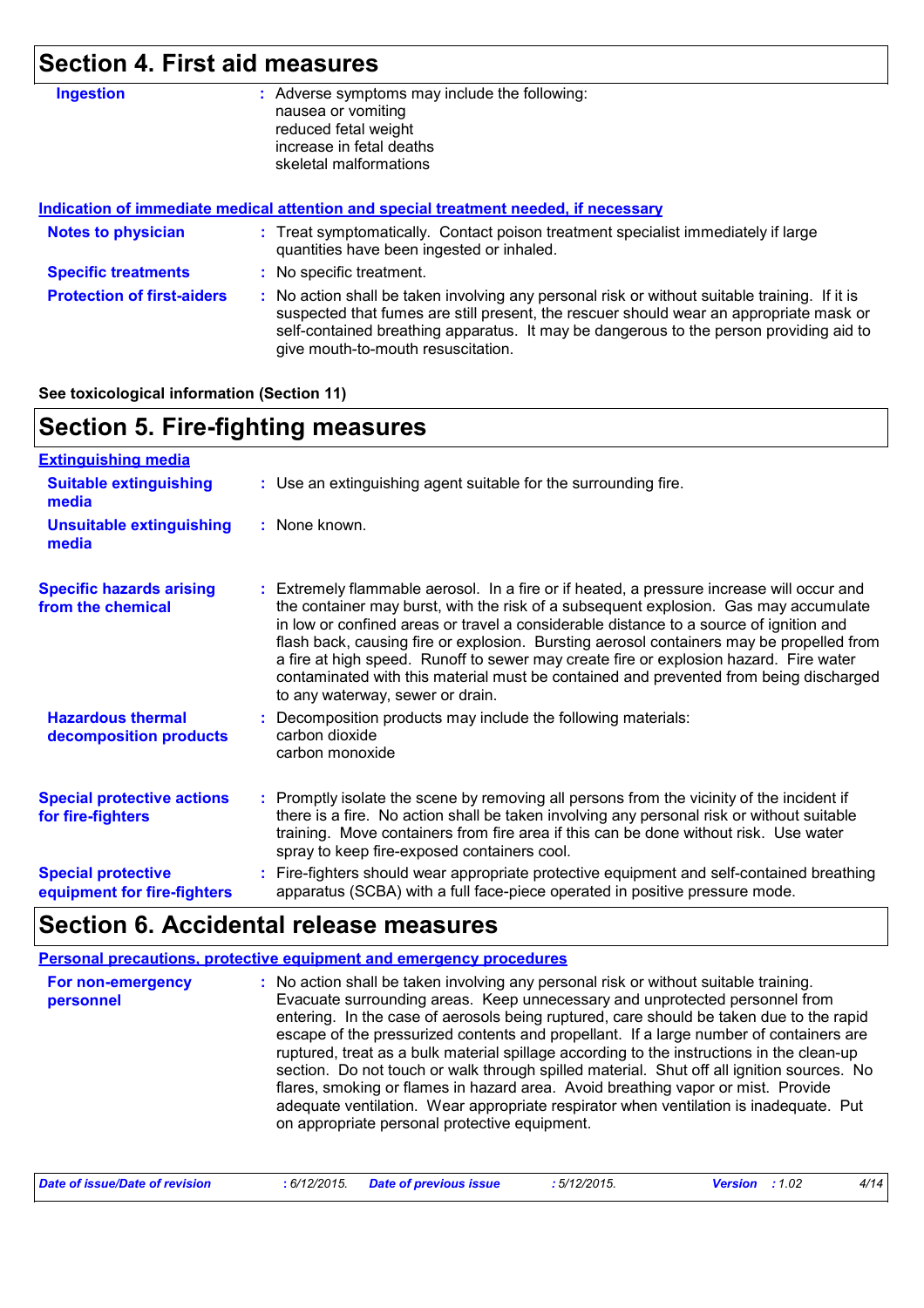### **Section 6. Accidental release measures**

| For emergency responders                                     | If specialised clothing is required to deal with the spillage, take note of any information in<br>Section 8 on suitable and unsuitable materials. See also the information in "For non-<br>emergency personnel".                                                                                                                                                                                                                                                                                                                                                                                                                                                                                                                                                     |
|--------------------------------------------------------------|----------------------------------------------------------------------------------------------------------------------------------------------------------------------------------------------------------------------------------------------------------------------------------------------------------------------------------------------------------------------------------------------------------------------------------------------------------------------------------------------------------------------------------------------------------------------------------------------------------------------------------------------------------------------------------------------------------------------------------------------------------------------|
| <b>Environmental precautions</b>                             | : Avoid dispersal of spilled material and runoff and contact with soil, waterways, drains<br>and sewers. Inform the relevant authorities if the product has caused environmental<br>pollution (sewers, waterways, soil or air). Water polluting material. May be harmful to<br>the environment if released in large quantities.                                                                                                                                                                                                                                                                                                                                                                                                                                      |
| <b>Methods and materials for containment and cleaning up</b> |                                                                                                                                                                                                                                                                                                                                                                                                                                                                                                                                                                                                                                                                                                                                                                      |
| <b>Small spill</b>                                           | : Stop leak if without risk. Move containers from spill area. Use spark-proof tools and<br>explosion-proof equipment. Dilute with water and mop up if water-soluble. Alternatively,<br>or if water-insoluble, absorb with an inert dry material and place in an appropriate waste<br>disposal container. Dispose of via a licensed waste disposal contractor.                                                                                                                                                                                                                                                                                                                                                                                                        |
| <b>Large spill</b>                                           | : Stop leak if without risk. Move containers from spill area. Use spark-proof tools and<br>explosion-proof equipment. Approach release from upwind. Prevent entry into sewers,<br>water courses, basements or confined areas. Wash spillages into an effluent treatment<br>plant or proceed as follows. Contain and collect spillage with non-combustible,<br>absorbent material e.g. sand, earth, vermiculite or diatomaceous earth and place in<br>container for disposal according to local regulations (see Section 13). Dispose of via a<br>licensed waste disposal contractor. Contaminated absorbent material may pose the<br>same hazard as the spilled product. Note: see Section 1 for emergency contact<br>information and Section 13 for waste disposal. |

### **Section 7. Handling and storage**

| <b>Protective measures</b>                                                       | : Put on appropriate personal protective equipment (see Section 8). Pressurized<br>container: protect from sunlight and do not expose to temperatures exceeding 50°C. Do<br>not pierce or burn, even after use. Avoid exposure - obtain special instructions before<br>use. Avoid exposure during pregnancy. Do not handle until all safety precautions have<br>been read and understood. Do not get in eyes or on skin or clothing. Do not breathe<br>vapor or mist. Do not swallow. Avoid breathing gas. Avoid release to the environment.<br>Use only with adequate ventilation. Wear appropriate respirator when ventilation is<br>inadequate. Store and use away from heat, sparks, open flame or any other ignition<br>source. Use explosion-proof electrical (ventilating, lighting and material handling)<br>equipment. Use only non-sparking tools. Empty containers retain product residue and<br>can be hazardous. |  |
|----------------------------------------------------------------------------------|-------------------------------------------------------------------------------------------------------------------------------------------------------------------------------------------------------------------------------------------------------------------------------------------------------------------------------------------------------------------------------------------------------------------------------------------------------------------------------------------------------------------------------------------------------------------------------------------------------------------------------------------------------------------------------------------------------------------------------------------------------------------------------------------------------------------------------------------------------------------------------------------------------------------------------|--|
| <b>Advice on general</b><br>occupational hygiene                                 | : Eating, drinking and smoking should be prohibited in areas where this material is<br>handled, stored and processed. Workers should wash hands and face before eating,<br>drinking and smoking. Remove contaminated clothing and protective equipment before<br>entering eating areas. See also Section 8 for additional information on hygiene<br>measures.                                                                                                                                                                                                                                                                                                                                                                                                                                                                                                                                                                 |  |
| <b>Conditions for safe storage,</b><br>including any<br><b>incompatibilities</b> | : Store in accordance with local regulations. Store away from direct sunlight in a dry, cool<br>and well-ventilated area, away from incompatible materials (see Section 10) and food<br>and drink. Protect from sunlight. Store locked up. Eliminate all ignition sources. Use<br>appropriate containment to avoid environmental contamination.                                                                                                                                                                                                                                                                                                                                                                                                                                                                                                                                                                               |  |

### **Section 8. Exposure controls/personal protection**

**Control parameters Occupational exposure limits**

*Date of issue/Date of revision* **:** *6/12/2015. Date of previous issue : 5/12/2015. Version : 1.02 5/14*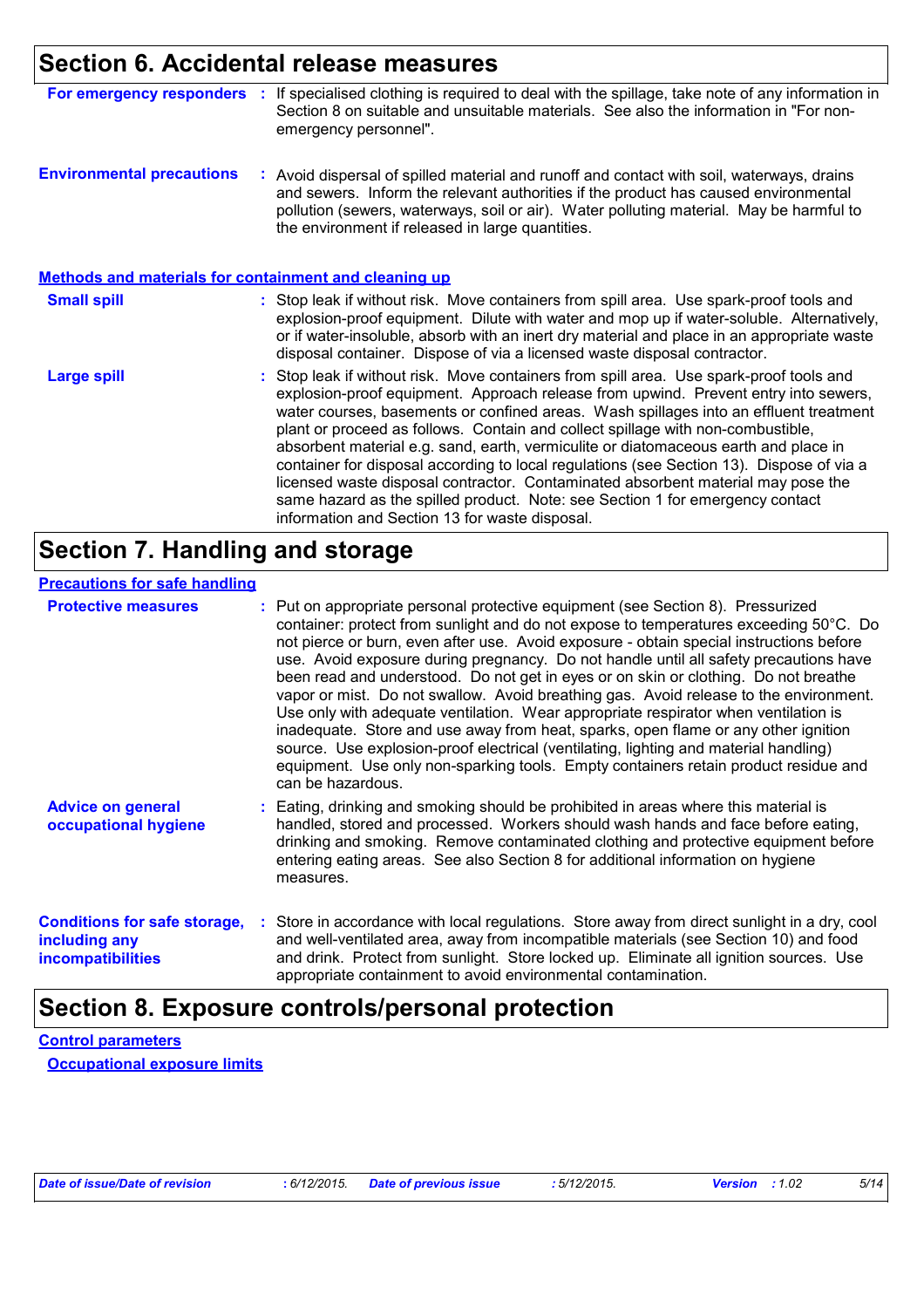# **Section 8. Exposure controls/personal protection**

| <b>Ingredient name</b>                                                          | <b>Exposure limits</b>                                                         |
|---------------------------------------------------------------------------------|--------------------------------------------------------------------------------|
| Hexane                                                                          | ACGIH TLV (United States, 4/2014).                                             |
|                                                                                 | Absorbed through skin.                                                         |
|                                                                                 | TWA: 50 ppm 8 hours.                                                           |
|                                                                                 | NIOSH REL (United States, 10/2013).                                            |
|                                                                                 | TWA: 50 ppm 10 hours.                                                          |
|                                                                                 | TWA: 180 mg/m <sup>3</sup> 10 hours.                                           |
|                                                                                 | OSHA PEL (United States, 2/2013).                                              |
|                                                                                 | TWA: 500 ppm 8 hours.                                                          |
|                                                                                 | TWA: 1800 mg/m <sup>3</sup> 8 hours.                                           |
| 2-Methylpentane                                                                 | ACGIH TLV (United States, 4/2014).                                             |
|                                                                                 | TWA: 500 ppm 8 hours.                                                          |
|                                                                                 | TWA: 1760 mg/m <sup>3</sup> 8 hours.                                           |
|                                                                                 | STEL: 1000 ppm 15 minutes.                                                     |
|                                                                                 | STEL: 3500 mg/m <sup>3</sup> 15 minutes.                                       |
|                                                                                 | NIOSH REL (United States, 10/2013).                                            |
|                                                                                 | TWA: 100 ppm 10 hours.                                                         |
|                                                                                 | TWA: 350 mg/m <sup>3</sup> 10 hours.                                           |
|                                                                                 | CEIL: 510 ppm 15 minutes.<br>CEIL: 1800 mg/m <sup>3</sup> 15 minutes.          |
| Propane                                                                         | NIOSH REL (United States, 10/2013).                                            |
|                                                                                 | TWA: 1000 ppm 10 hours.                                                        |
|                                                                                 | TWA: 1800 mg/m <sup>3</sup> 10 hours.                                          |
|                                                                                 | OSHA PEL (United States, 2/2013).                                              |
|                                                                                 | TWA: 1000 ppm 8 hours.                                                         |
|                                                                                 | TWA: 1800 mg/m <sup>3</sup> 8 hours.                                           |
| <b>Butane</b>                                                                   | NIOSH REL (United States, 10/2013).                                            |
|                                                                                 | TWA: 800 ppm 10 hours.                                                         |
|                                                                                 | TWA: 1900 mg/m <sup>3</sup> 10 hours.                                          |
|                                                                                 | ACGIH TLV (United States, 4/2014).                                             |
|                                                                                 | STEL: 1000 ppm 15 minutes.                                                     |
| 3-Methylpentane                                                                 | ACGIH TLV (United States, 4/2014).                                             |
|                                                                                 | TWA: 500 ppm 8 hours.                                                          |
|                                                                                 | TWA: 1760 mg/m <sup>3</sup> 8 hours.                                           |
|                                                                                 | STEL: 1000 ppm 15 minutes.                                                     |
|                                                                                 | STEL: 3500 mg/m <sup>3</sup> 15 minutes.                                       |
|                                                                                 | NIOSH REL (United States, 10/2013).                                            |
|                                                                                 | TWA: 100 ppm 10 hours.                                                         |
|                                                                                 | TWA: 350 mg/m <sup>3</sup> 10 hours.                                           |
|                                                                                 | CEIL: 510 ppm 15 minutes.                                                      |
| 2,3-Dimethylbutane                                                              | CEIL: 1800 mg/m <sup>3</sup> 15 minutes.<br>ACGIH TLV (United States, 4/2014). |
|                                                                                 | TWA: 500 ppm 8 hours.                                                          |
|                                                                                 | TWA: 1760 mg/m <sup>3</sup> 8 hours.                                           |
|                                                                                 | STEL: 1000 ppm 15 minutes.                                                     |
|                                                                                 | STEL: 3500 mg/m <sup>3</sup> 15 minutes.                                       |
|                                                                                 | NIOSH REL (United States, 10/2013).                                            |
|                                                                                 | TWA: 100 ppm 10 hours.                                                         |
|                                                                                 | TWA: 350 mg/m <sup>3</sup> 10 hours.                                           |
|                                                                                 | CEIL: 510 ppm 15 minutes.                                                      |
|                                                                                 | CEIL: 1800 mg/m <sup>3</sup> 15 minutes.                                       |
| Cyclohexane                                                                     | ACGIH TLV (United States, 4/2014).                                             |
|                                                                                 | TWA: 100 ppm 8 hours.                                                          |
|                                                                                 | NIOSH REL (United States, 10/2013).                                            |
|                                                                                 | TWA: 300 ppm 10 hours.                                                         |
|                                                                                 | TWA: 1050 mg/m <sup>3</sup> 10 hours.                                          |
|                                                                                 | OSHA PEL (United States, 2/2013).                                              |
|                                                                                 | TWA: 300 ppm 8 hours.                                                          |
|                                                                                 | TWA: 1050 mg/m <sup>3</sup> 8 hours.                                           |
| Date of issue/Date of revision<br>: 6/12/2015.<br><b>Date of previous issue</b> | :5/12/2015.<br>Version : 1.02<br>6/14                                          |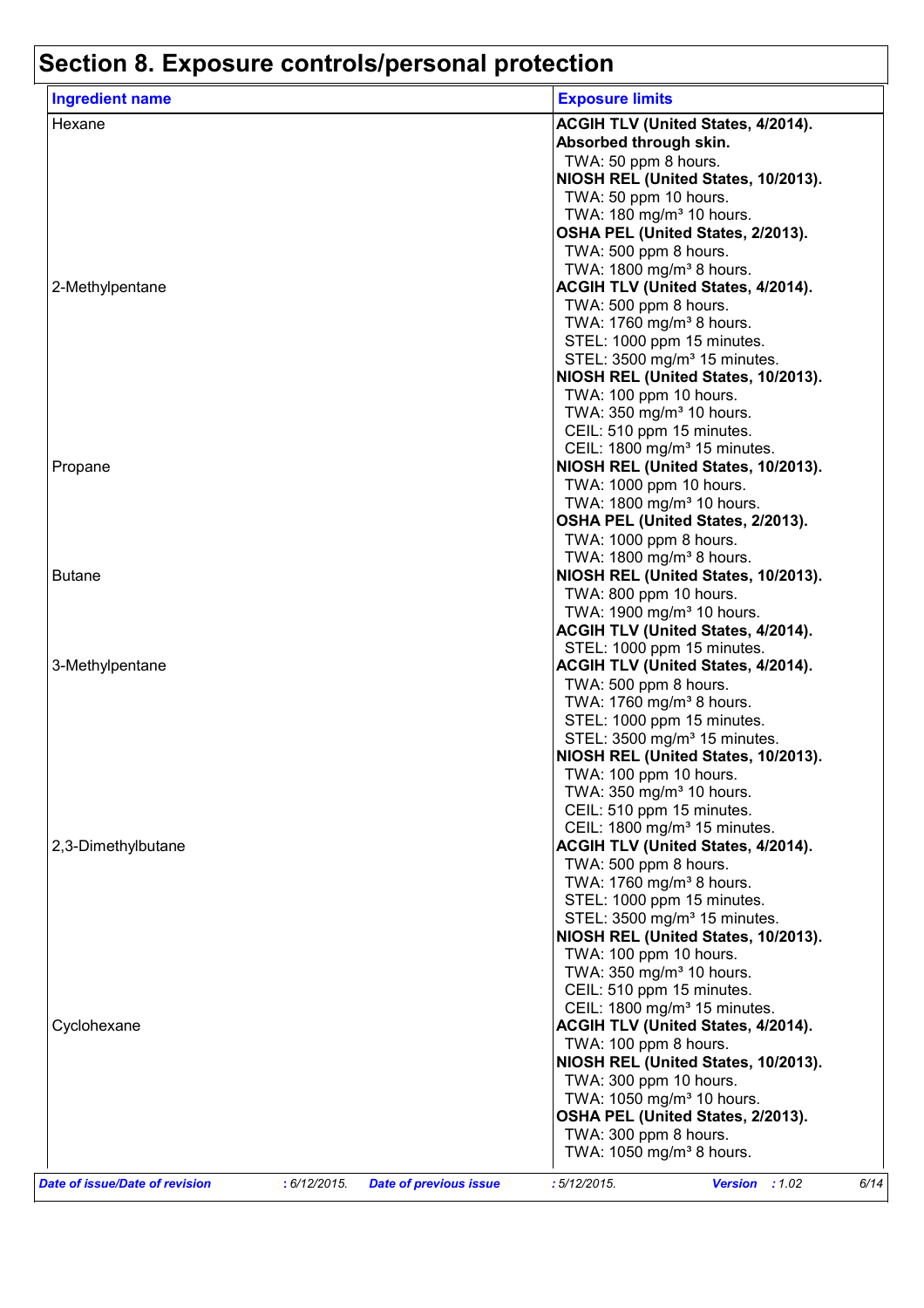| 2,2-Dimethylbutane                               | <b>ACGIH TLV (United States, 4/2014).</b>                                                                                                                                                                                                                                                                                                                                                                                                                                                                                                                                                                              |
|--------------------------------------------------|------------------------------------------------------------------------------------------------------------------------------------------------------------------------------------------------------------------------------------------------------------------------------------------------------------------------------------------------------------------------------------------------------------------------------------------------------------------------------------------------------------------------------------------------------------------------------------------------------------------------|
|                                                  | TWA: 500 ppm 8 hours.                                                                                                                                                                                                                                                                                                                                                                                                                                                                                                                                                                                                  |
|                                                  | TWA: 1760 mg/m <sup>3</sup> 8 hours.                                                                                                                                                                                                                                                                                                                                                                                                                                                                                                                                                                                   |
|                                                  |                                                                                                                                                                                                                                                                                                                                                                                                                                                                                                                                                                                                                        |
|                                                  | STEL: 1000 ppm 15 minutes.                                                                                                                                                                                                                                                                                                                                                                                                                                                                                                                                                                                             |
|                                                  | STEL: 3500 mg/m <sup>3</sup> 15 minutes.                                                                                                                                                                                                                                                                                                                                                                                                                                                                                                                                                                               |
|                                                  | NIOSH REL (United States, 10/2013).                                                                                                                                                                                                                                                                                                                                                                                                                                                                                                                                                                                    |
|                                                  | TWA: 100 ppm 10 hours.                                                                                                                                                                                                                                                                                                                                                                                                                                                                                                                                                                                                 |
|                                                  | TWA: 350 mg/m <sup>3</sup> 10 hours.                                                                                                                                                                                                                                                                                                                                                                                                                                                                                                                                                                                   |
|                                                  | CEIL: 510 ppm 15 minutes.                                                                                                                                                                                                                                                                                                                                                                                                                                                                                                                                                                                              |
|                                                  | CEIL: 1800 mg/m <sup>3</sup> 15 minutes.                                                                                                                                                                                                                                                                                                                                                                                                                                                                                                                                                                               |
|                                                  |                                                                                                                                                                                                                                                                                                                                                                                                                                                                                                                                                                                                                        |
| <b>Appropriate engineering</b><br>controls       | : Use only with adequate ventilation. Use process enclosures, local exhaust ventilation or<br>other engineering controls to keep worker exposure to airborne contaminants below any<br>recommended or statutory limits. The engineering controls also need to keep gas,<br>vapor or dust concentrations below any lower explosive limits. Use explosion-proof<br>ventilation equipment.                                                                                                                                                                                                                                |
|                                                  |                                                                                                                                                                                                                                                                                                                                                                                                                                                                                                                                                                                                                        |
| <b>Environmental exposure</b><br><b>controls</b> | Emissions from ventilation or work process equipment should be checked to ensure<br>÷.<br>they comply with the requirements of environmental protection legislation. In some<br>cases, fume scrubbers, filters or engineering modifications to the process equipment<br>will be necessary to reduce emissions to acceptable levels.                                                                                                                                                                                                                                                                                    |
| <b>Individual protection measures</b>            |                                                                                                                                                                                                                                                                                                                                                                                                                                                                                                                                                                                                                        |
| <b>Hygiene measures</b>                          | : Wash hands, forearms and face thoroughly after handling chemical products, before<br>eating, smoking and using the lavatory and at the end of the working period.<br>Appropriate techniques should be used to remove potentially contaminated clothing.<br>Wash contaminated clothing before reusing. Ensure that eyewash stations and safety<br>showers are close to the workstation location.                                                                                                                                                                                                                      |
| <b>Eye/face protection</b>                       | Safety eyewear complying with an approved standard should be used when a risk<br>÷.<br>assessment indicates this is necessary to avoid exposure to liquid splashes, mists,<br>gases or dusts. If contact is possible, the following protection should be worn, unless<br>the assessment indicates a higher degree of protection: chemical splash goggles.                                                                                                                                                                                                                                                              |
| <b>Skin protection</b>                           |                                                                                                                                                                                                                                                                                                                                                                                                                                                                                                                                                                                                                        |
| <b>Hand protection</b>                           | : Chemical-resistant, impervious gloves complying with an approved standard should be<br>worn at all times when handling chemical products if a risk assessment indicates this is<br>necessary. Considering the parameters specified by the glove manufacturer, check<br>during use that the gloves are still retaining their protective properties. It should be<br>noted that the time to breakthrough for any glove material may be different for different<br>glove manufacturers. In the case of mixtures, consisting of several substances, the<br>protection time of the gloves cannot be accurately estimated. |
| <b>Body protection</b>                           | Personal protective equipment for the body should be selected based on the task being<br>performed and the risks involved and should be approved by a specialist before<br>handling this product. When there is a risk of ignition from static electricity, wear anti-<br>static protective clothing. For the greatest protection from static discharges, clothing<br>should include anti-static overalls, boots and gloves.                                                                                                                                                                                           |
| <b>Other skin protection</b>                     | : Appropriate footwear and any additional skin protection measures should be selected<br>based on the task being performed and the risks involved and should be approved by a<br>specialist before handling this product.                                                                                                                                                                                                                                                                                                                                                                                              |
| <b>Respiratory protection</b>                    | : Use a properly fitted, air-purifying or air-fed respirator complying with an approved<br>standard if a risk assessment indicates this is necessary. Respirator selection must be<br>based on known or anticipated exposure levels, the hazards of the product and the safe<br>working limits of the selected respirator.                                                                                                                                                                                                                                                                                             |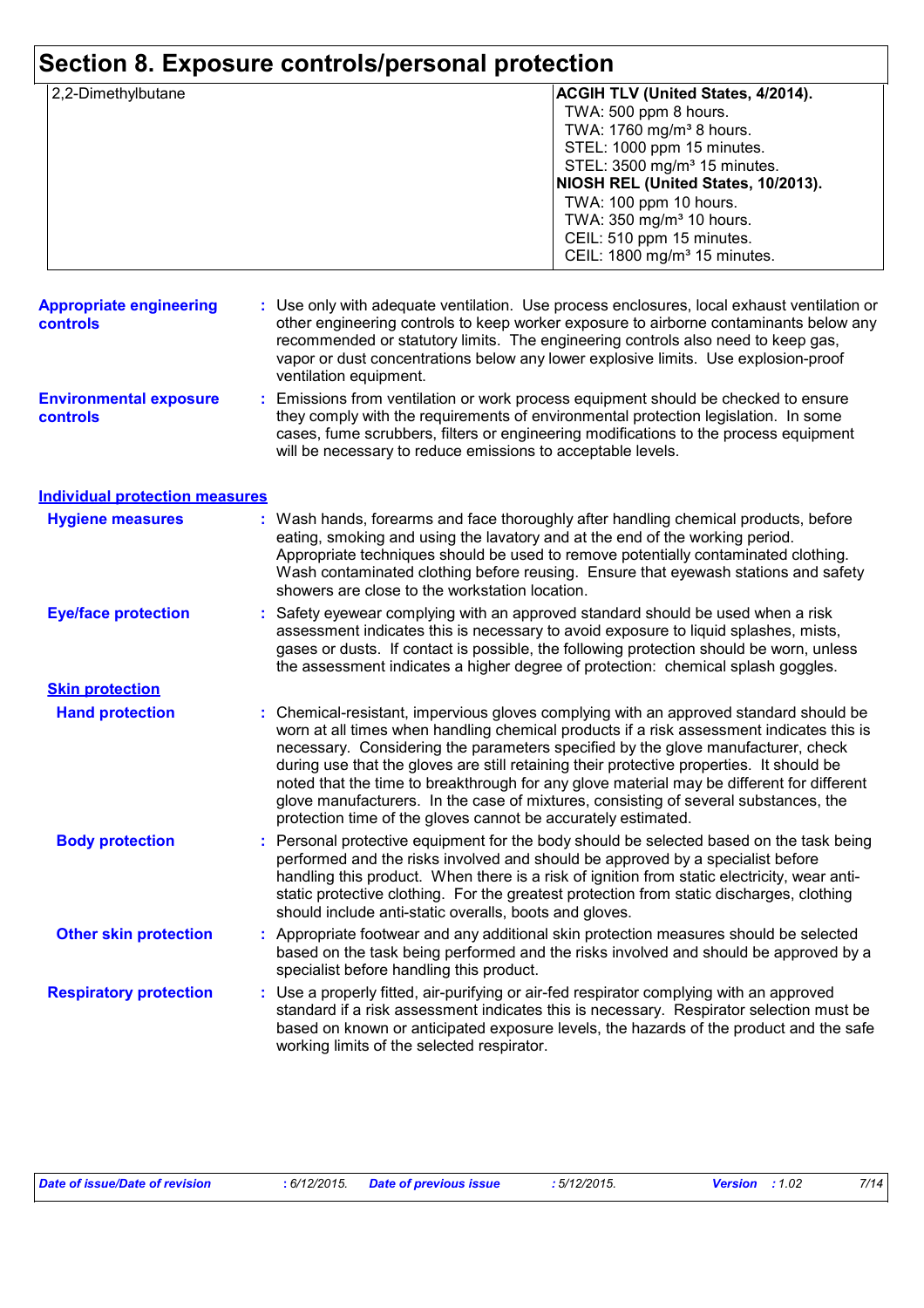### **Section 9. Physical and chemical properties**

| <b>Appearance</b>                                 |                                                                                                                                        |
|---------------------------------------------------|----------------------------------------------------------------------------------------------------------------------------------------|
| <b>Physical state</b>                             | $:$ Liquid.                                                                                                                            |
| <b>Color</b>                                      | : Not available.                                                                                                                       |
| Odor                                              | Not available.                                                                                                                         |
| <b>Odor threshold</b>                             | : Not available.                                                                                                                       |
| pH                                                | : 7                                                                                                                                    |
| <b>Melting point</b>                              | Not available.                                                                                                                         |
| <b>Boiling point</b>                              | Not available.                                                                                                                         |
| <b>Flash point</b>                                | : Closed cup: -23°C (-9.4°F) [Pensky-Martens Closed Cup]                                                                               |
| <b>Evaporation rate</b>                           | $\div$ 9.1 (butyl acetate = 1)                                                                                                         |
| <b>Flammability (solid, gas)</b>                  | : Not available.                                                                                                                       |
| Lower and upper explosive<br>(flammable) limits   | $:$ Lower: 1%<br>Upper: 9.8%                                                                                                           |
| <b>Vapor pressure</b>                             | : 13.5 kPa (101.325 mm Hg) [at 20°C]                                                                                                   |
| <b>Vapor density</b>                              | : $1.55$ [Air = 1]                                                                                                                     |
| <b>Relative density</b>                           | : 0.65                                                                                                                                 |
| <b>Solubility</b>                                 | : Not available.                                                                                                                       |
| <b>Partition coefficient: n-</b><br>octanol/water | : Not available.                                                                                                                       |
| <b>Auto-ignition temperature</b>                  | : Not available.                                                                                                                       |
| <b>Decomposition temperature</b>                  | $:$ Not available.                                                                                                                     |
| <b>Viscosity</b>                                  | Kinematic (room temperature): <0.205 cm <sup>2</sup> /s (<20.5 cSt)<br>Kinematic (40°C (104°F)): <0.205 cm <sup>2</sup> /s (<20.5 cSt) |
| <b>Aerosol product</b>                            |                                                                                                                                        |
| <b>Type of aerosol</b>                            | : Spray                                                                                                                                |
| <b>Heat of combustion</b>                         | 0.00004169 kJ/g                                                                                                                        |

### **Section 10. Stability and reactivity**

| <b>Reactivity</b>                                   | : No specific test data related to reactivity available for this product or its ingredients.              |
|-----------------------------------------------------|-----------------------------------------------------------------------------------------------------------|
| <b>Chemical stability</b>                           | : The product is stable.                                                                                  |
| <b>Possibility of hazardous</b><br><b>reactions</b> | : Under normal conditions of storage and use, hazardous reactions will not occur.                         |
| <b>Conditions to avoid</b>                          | : Avoid all possible sources of ignition (spark or flame).                                                |
| <b>Incompatible materials</b>                       | : No specific data.                                                                                       |
| <b>Hazardous decomposition</b><br>products          | : Under normal conditions of storage and use, hazardous decomposition products should<br>not be produced. |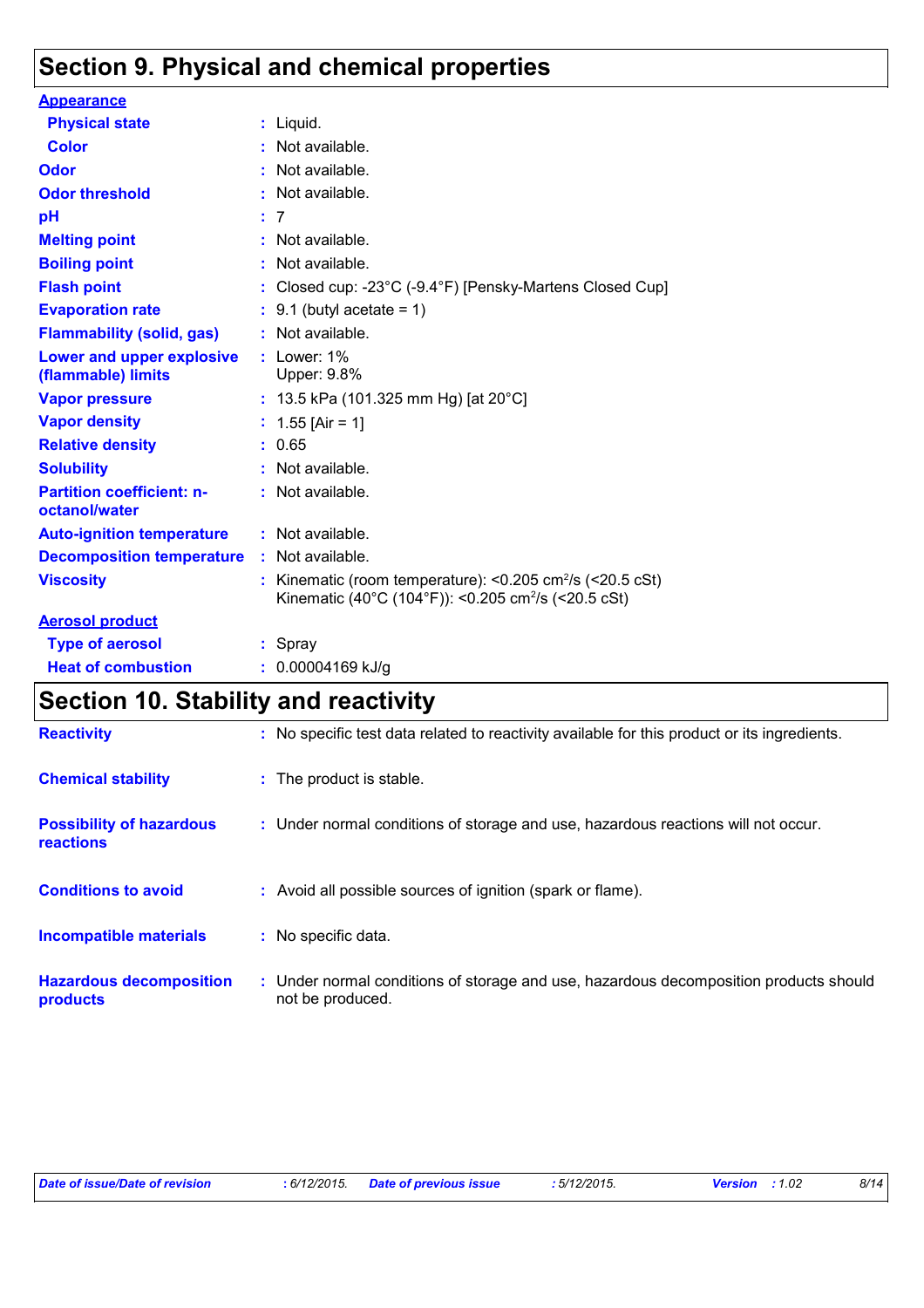### **Section 11. Toxicological information**

#### **Information on toxicological effects**

#### **Acute toxicity**

| <b>Product/ingredient name</b> | <b>Result</b>                | <b>Species</b> | <b>Dose</b>              | <b>Exposure</b> |
|--------------------------------|------------------------------|----------------|--------------------------|-----------------|
| Hexane                         | LC50 Inhalation Gas.         | Rat            | 48000 ppm                | l4 hours        |
|                                | ILD50 Oral                   | Rat            | 15840 mg/kg              |                 |
| <b>Butane</b>                  | <b>LC50 Inhalation Vapor</b> | Rat            | 658000 mg/m <sup>3</sup> | 4 hours         |
| Isoparaffinic HC Solvent       | LC50 Inhalation Vapor        | Rat            | 8500 mg/m <sup>3</sup>   | l4 hours        |
|                                | LD50 Oral                    | Rat            | $>6$ g/kg                |                 |
| Cyclohexane                    | LD50 Oral                    | Rat            | 6240 mg/kg               |                 |

#### **Irritation/Corrosion**

| <b>Product/ingredient name</b> | <b>Result</b>            | <b>Species</b> | <b>Score</b> | <b>Exposure</b>                     | <b>Observation</b>       |
|--------------------------------|--------------------------|----------------|--------------|-------------------------------------|--------------------------|
| Hexane                         | Eyes - Mild irritant     | Rabbit         |              | 10 milligrams                       |                          |
| Poly(dimethylsiloxane)         | Eyes - Mild irritant     | Rabbit         |              | 1 hours 100<br>milligrams           | $\overline{\phantom{a}}$ |
|                                | Eyes - Mild irritant     | Rabbit         |              | 24 hours 100<br><b>Imicroliters</b> | $\overline{\phantom{a}}$ |
|                                | Eyes - Moderate irritant | Rabbit         |              | 24 hours 100<br>microliters         |                          |
|                                | Skin - Mild irritant     | Rabbit         |              | 24 hours 500<br>microliters         | $\overline{\phantom{a}}$ |

#### **Sensitization**

Not available.

#### **Mutagenicity**

Not available.

#### **Carcinogenicity**

Not available.

#### **Reproductive toxicity**

Not available.

#### **Teratogenicity**

Not available.

#### **Specific target organ toxicity (single exposure)**

| <b>Name</b>        | <b>Category</b> | <b>Route of</b><br>exposure | <b>Target organs</b>                                    |
|--------------------|-----------------|-----------------------------|---------------------------------------------------------|
| Hexane             | Category 3      | Not applicable.             | Respiratory tract<br>irritation and<br>Narcotic effects |
| 2-Methylpentane    | Category 3      | Not applicable.             | Respiratory tract<br>irritation and<br>Narcotic effects |
| Propane            | Category 3      | Not applicable.             | Respiratory tract<br>irritation and<br>Narcotic effects |
| <b>Butane</b>      | Category 3      | Not applicable.             | Respiratory tract<br>irritation and<br>Narcotic effects |
| 3-Methylpentane    | Category 3      | Not applicable.             | Respiratory tract<br>irritation and<br>Narcotic effects |
| 2,3-Dimethylbutane | Category 3      | Not applicable.             | Respiratory tract<br>irritation and<br>Narcotic effects |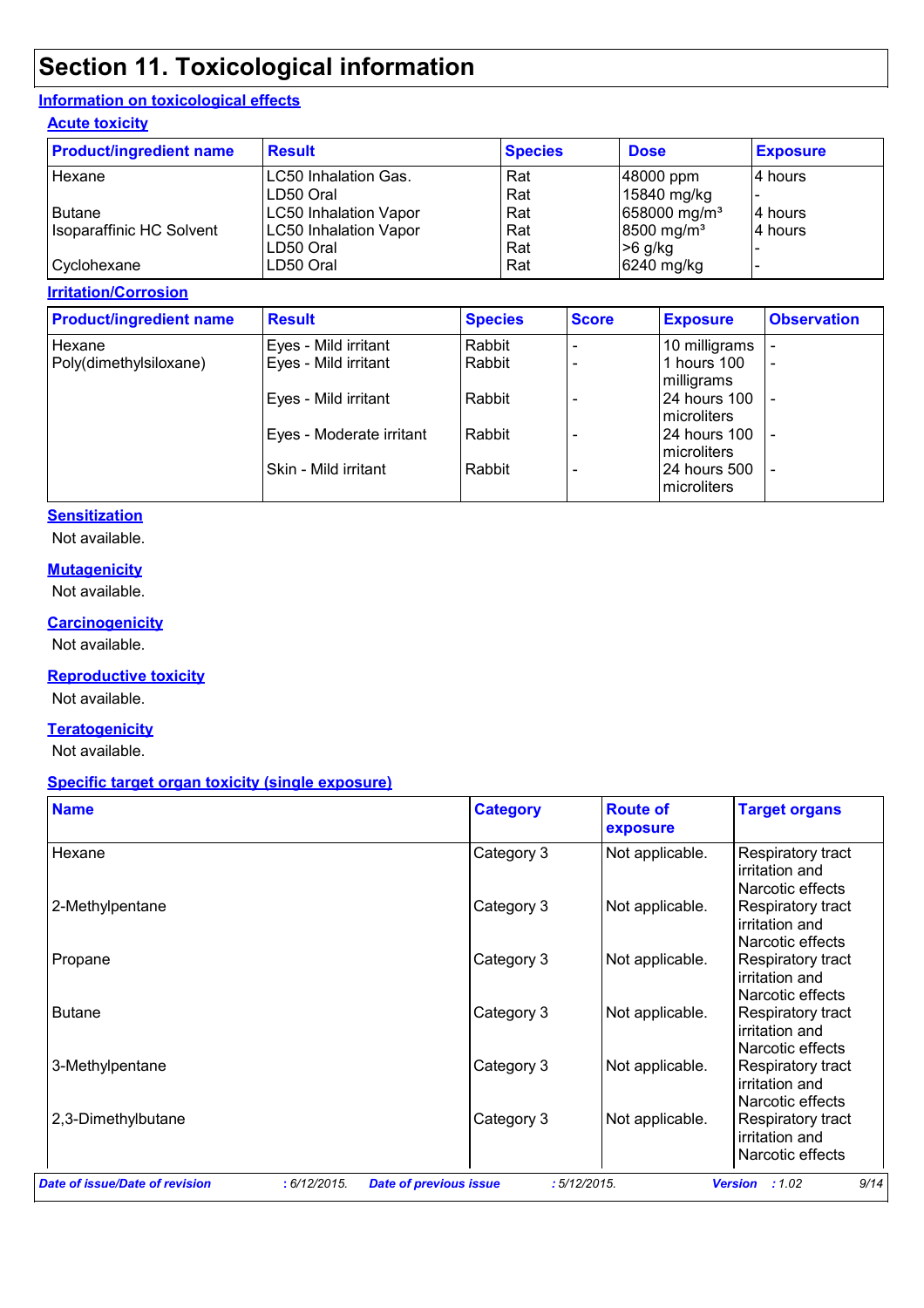| Section 11. Toxicological information |            |                 |                                                         |  |  |
|---------------------------------------|------------|-----------------|---------------------------------------------------------|--|--|
| Isoparaffinic HC Solvent              | Category 3 | Not applicable. | Respiratory tract<br>irritation and<br>Narcotic effects |  |  |
| Cyclohexane                           | Category 3 | Not applicable. | Respiratory tract<br>irritation and<br>Narcotic effects |  |  |
| 2,2-Dimethylbutane                    | Category 3 | Not applicable. | Respiratory tract<br>irritation and<br>Narcotic effects |  |  |

#### **Specific target organ toxicity (repeated exposure)**

| <b>Name</b>                     | <b>Category</b> | <b>Route of</b><br>exposure | <b>Target organs</b> |
|---------------------------------|-----------------|-----------------------------|----------------------|
| Hexane                          | Category 2      | Not determined              | Not determined       |
| 2-Methylpentane                 | Category 2      | Not determined              | Not determined       |
| Propane                         | Category 2      | Not determined              | Not determined       |
| <b>Butane</b>                   | Category 2      | Not determined              | Not determined       |
| 3-Methylpentane                 | Category 2      | Not determined              | Not determined       |
| 2,3-Dimethylbutane              | Category 2      | Not determined              | Not determined       |
| <b>Isoparaffinic HC Solvent</b> | Category 2      | Not determined              | Not determined       |
| Cyclohexane                     | Category 2      | Not determined              | Not determined       |
| 2,2-Dimethylbutane              | Category 2      | Not determined              | Not determined       |

#### **Aspiration hazard**

| <b>Name</b>                     | <b>Result</b>                         |
|---------------------------------|---------------------------------------|
| Hexane                          | <b>ASPIRATION HAZARD - Category 1</b> |
| 2-Methylpentane                 | <b>ASPIRATION HAZARD - Category 1</b> |
| Propane                         | <b>ASPIRATION HAZARD - Category 1</b> |
| <b>Butane</b>                   | <b>ASPIRATION HAZARD - Category 1</b> |
| 3-Methylpentane                 | <b>ASPIRATION HAZARD - Category 1</b> |
| 2,3-Dimethylbutane              | <b>ASPIRATION HAZARD - Category 1</b> |
| <b>Isoparaffinic HC Solvent</b> | <b>ASPIRATION HAZARD - Category 1</b> |
| Cyclohexane                     | <b>ASPIRATION HAZARD - Category 1</b> |
| 2,2-Dimethylbutane              | <b>ASPIRATION HAZARD - Category 1</b> |

| Information on the likely<br>routes of exposure | : Not available.                                                                                                                               |
|-------------------------------------------------|------------------------------------------------------------------------------------------------------------------------------------------------|
| <b>Potential acute health effects</b>           |                                                                                                                                                |
| <b>Eye contact</b>                              | : Causes serious eye irritation.                                                                                                               |
| <b>Inhalation</b>                               | : Can cause central nervous system (CNS) depression. May cause drowsiness and<br>dizziness. May cause respiratory irritation.                  |
| <b>Skin contact</b>                             | : Causes skin irritation.                                                                                                                      |
| <b>Ingestion</b>                                | : Can cause central nervous system (CNS) depression. May be fatal if swallowed and<br>enters airways. Irritating to mouth, throat and stomach. |
|                                                 | <b>Symptoms related to the physical, chemical and toxicological characteristics</b>                                                            |

| : Adverse symptoms may include the following:<br>pain or irritation<br>watering |
|---------------------------------------------------------------------------------|
| redness                                                                         |
|                                                                                 |

| Date of issue/Date of revision | : 6/12/2 |
|--------------------------------|----------|
|--------------------------------|----------|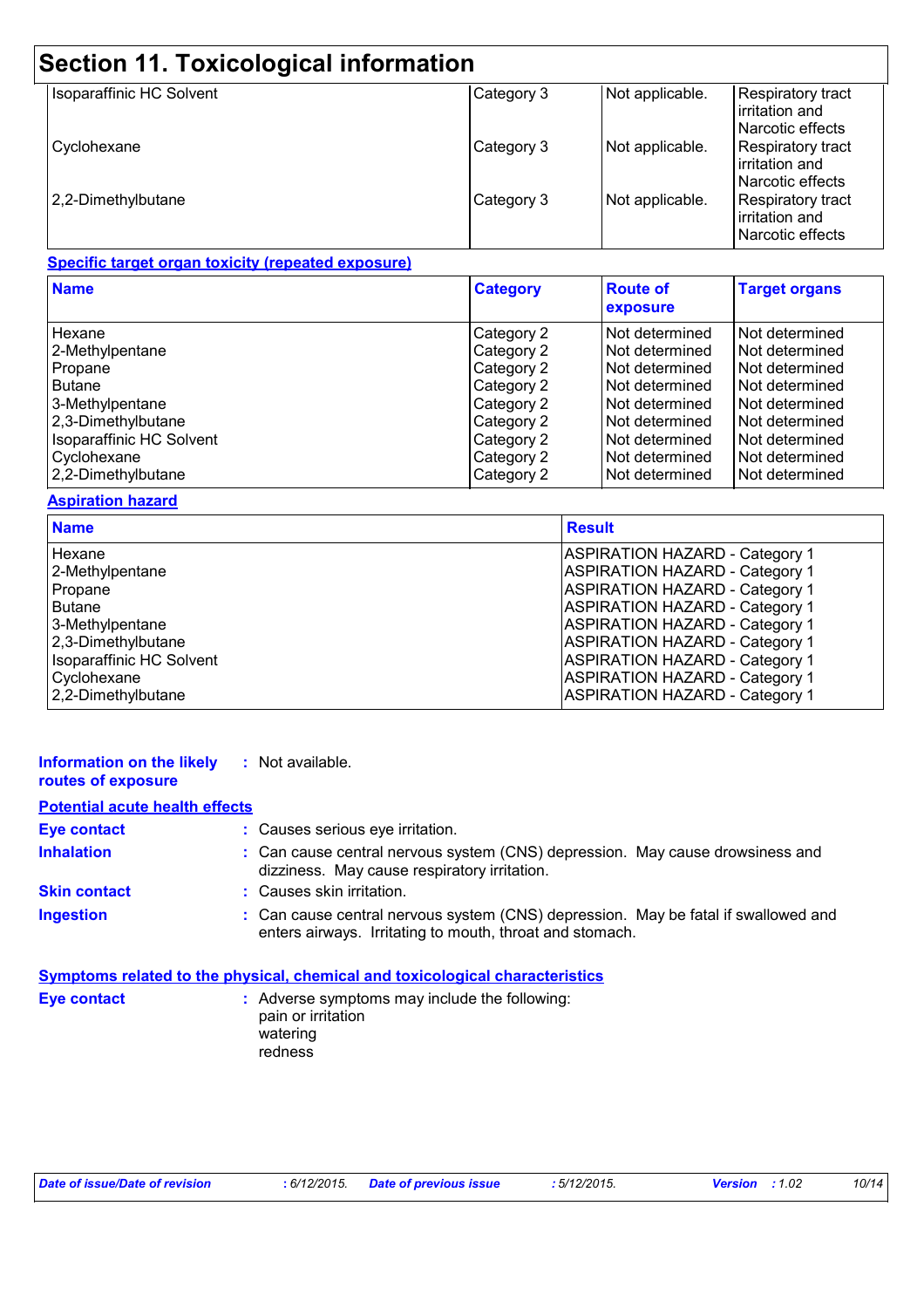|                                                       | : Adverse symptoms may include the following:<br>respiratory tract irritation<br>coughing<br>nausea or vomiting<br>headache<br>drowsiness/fatigue<br>dizziness/vertigo<br>unconsciousness<br>reduced fetal weight<br>increase in fetal deaths<br>skeletal malformations |  |
|-------------------------------------------------------|-------------------------------------------------------------------------------------------------------------------------------------------------------------------------------------------------------------------------------------------------------------------------|--|
| <b>Skin contact</b>                                   | : Adverse symptoms may include the following:<br>irritation<br>redness<br>reduced fetal weight<br>increase in fetal deaths<br>skeletal malformations                                                                                                                    |  |
| <b>Ingestion</b>                                      | : Adverse symptoms may include the following:<br>nausea or vomiting<br>reduced fetal weight                                                                                                                                                                             |  |
|                                                       | increase in fetal deaths<br>skeletal malformations                                                                                                                                                                                                                      |  |
|                                                       | Delayed and immediate effects and also chronic effects from short and long term exposure                                                                                                                                                                                |  |
| <b>Short term exposure</b>                            |                                                                                                                                                                                                                                                                         |  |
| <b>Potential immediate</b><br>effects                 | : Not available.                                                                                                                                                                                                                                                        |  |
| <b>Potential delayed effects</b>                      | : Not available.                                                                                                                                                                                                                                                        |  |
| <b>Long term exposure</b>                             |                                                                                                                                                                                                                                                                         |  |
| <b>Potential immediate</b><br>effects                 | : Not available.                                                                                                                                                                                                                                                        |  |
| <b>Potential delayed effects</b>                      | : Not available.                                                                                                                                                                                                                                                        |  |
| <b>Potential chronic health effects</b>               |                                                                                                                                                                                                                                                                         |  |
| Not available.                                        |                                                                                                                                                                                                                                                                         |  |
| <b>General</b>                                        | May cause damage to organs through prolonged or repeated exposure.                                                                                                                                                                                                      |  |
| <b>Carcinogenicity</b>                                | No known significant effects or critical hazards.                                                                                                                                                                                                                       |  |
|                                                       | No known significant effects or critical hazards.                                                                                                                                                                                                                       |  |
| <b>Mutagenicity</b>                                   |                                                                                                                                                                                                                                                                         |  |
| <b>Teratogenicity</b><br><b>Developmental effects</b> | No known significant effects or critical hazards.<br>No known significant effects or critical hazards.                                                                                                                                                                  |  |

#### **Numerical measures of toxicity**

| <b>Acute toxicity estimates</b> |                  |  |  |
|---------------------------------|------------------|--|--|
| <b>Route</b>                    | <b>ATE value</b> |  |  |
| Inhalation (vapors)             | $129$ mg/l       |  |  |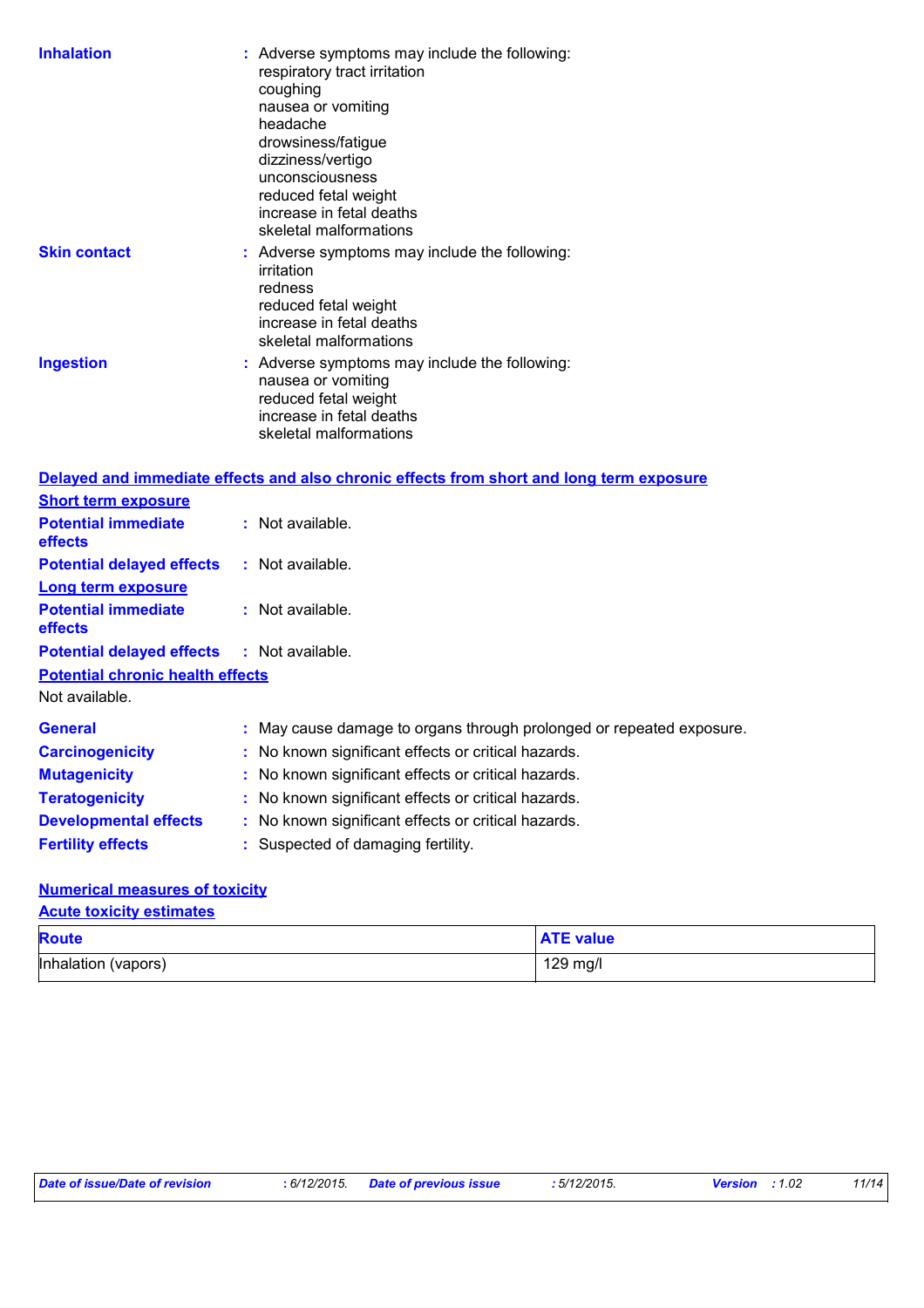### **Section 12. Ecological information**

#### **Toxicity**

| <b>Product/ingredient name</b> | <b>Result</b>                    | <b>Species</b>                            | <b>Exposure</b> |
|--------------------------------|----------------------------------|-------------------------------------------|-----------------|
| Hexane                         | Acute LC50 2500 µg/l Fresh water | <b>Fish - Pimephales promelas</b>         | 196 hours       |
| Poly(dimethylsiloxane)         | Acute LC50 44.5 ppm Fresh water  | Daphnia - Daphnia magna - Instar 48 hours |                 |
|                                | Acute LC50 3160 µg/l Fresh water | Fish - Ictalurus punctatus                | 196 hours       |
| Cyclohexane                    | Acute LC50 4530 µg/l Fresh water | Fish - Pimephales promelas                | 196 hours       |

#### **Persistence and degradability**

Not available.

#### **Bioaccumulative potential**

| <b>Product/ingredient name</b> | $LoaPow$ | <b>BCF</b> | <b>Potential</b> |
|--------------------------------|----------|------------|------------------|
| Hexane                         |          | 501.187    | high             |
| Isoparaffinic HC Solvent       |          | 10 to 2500 | high             |
| Cyclohexane                    |          | 167        | low              |

#### **Mobility in soil**

| <b>Soil/water partition</b> | : Not available. |
|-----------------------------|------------------|
| <b>coefficient (Koc)</b>    |                  |

#### **Other adverse effects** : No known significant effects or critical hazards.

### **Section 13. Disposal considerations**

#### **Disposal methods :**

The generation of waste should be avoided or minimized wherever possible. Disposal of this product, solutions and any by-products should at all times comply with the requirements of environmental protection and waste disposal legislation and any regional local authority requirements. Dispose of surplus and non-recyclable products via a licensed waste disposal contractor. Waste should not be disposed of untreated to the sewer unless fully compliant with the requirements of all authorities with jurisdiction. Waste packaging should be recycled. Incineration or landfill should only be considered when recycling is not feasible. This material and its container must be disposed of in a safe way. Empty containers or liners may retain some product residues. Do not puncture or incinerate container.

### **Section 14. Transport information**

|                                        | <b>DOT</b><br><b>Classification</b> | <b>TDG</b><br><b>Classification</b> | <b>Mexico</b><br><b>Classification</b> | <b>IATA</b>            | <b>IMDG</b>     |
|----------------------------------------|-------------------------------------|-------------------------------------|----------------------------------------|------------------------|-----------------|
| <b>UN number</b>                       | <b>UN1950</b>                       | <b>UN1950</b>                       | <b>UN1950</b>                          | <b>UN1950</b>          | <b>UN1950</b>   |
| <b>UN proper</b><br>shipping name      | <b>AEROSOLS</b>                     | <b>AEROSOLS</b>                     | <b>AEROSOLS</b>                        | AEROSOLS,<br>flammable | <b>AEROSOLS</b> |
| <b>Transport</b><br>hazard class(es)   | 2.1<br><b>ELAMMABLE GAS</b>         | 2.1<br>۹                            | 2.1                                    | 2.1                    | 2.1             |
| <b>Packing group</b>                   |                                     |                                     |                                        |                        |                 |
| <b>Environmental</b><br><b>hazards</b> | No.                                 | No.                                 | No.                                    | No.                    | No.             |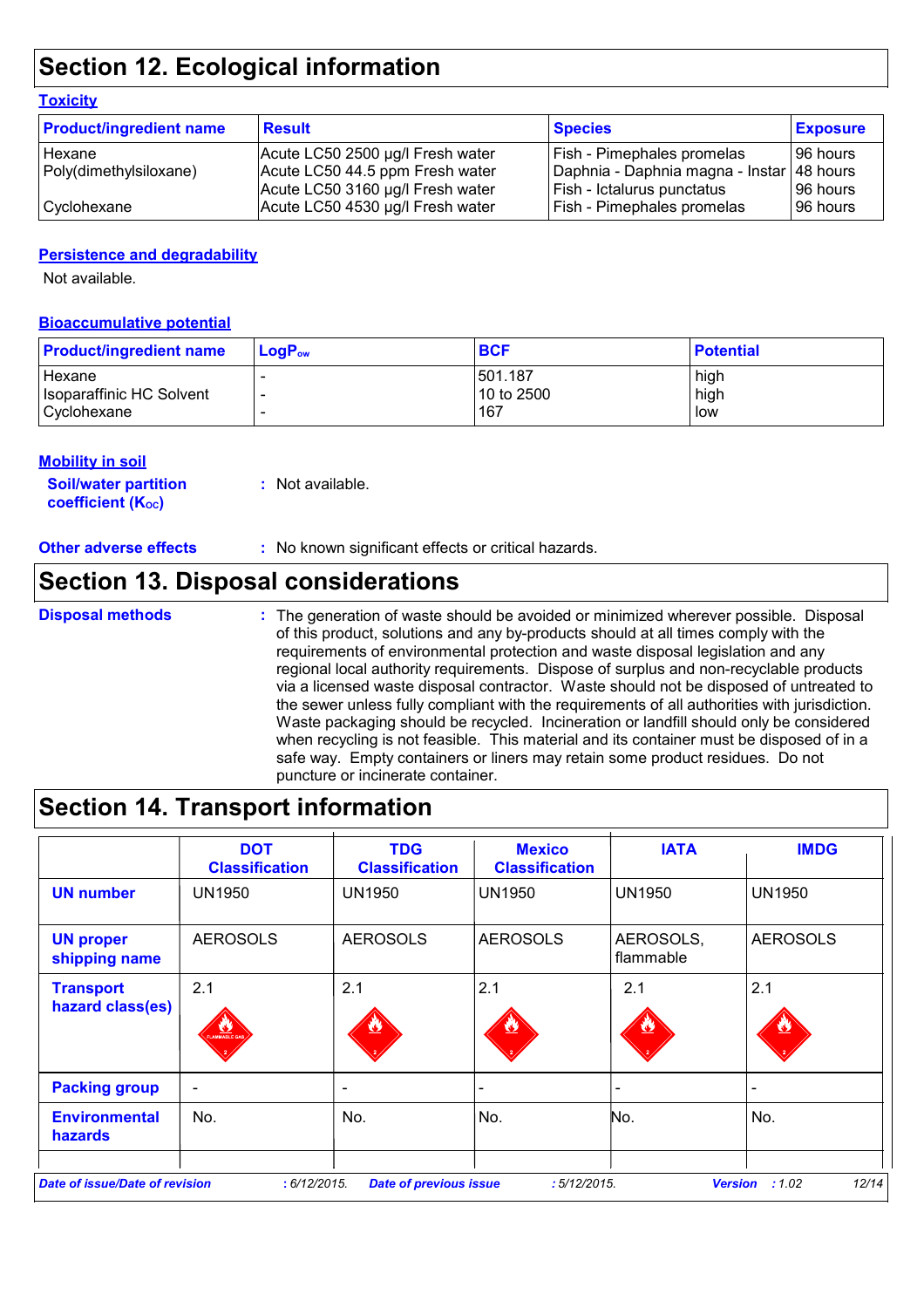| Section 14. Transport information       |                                                            |                                                                   |                                           |                                                            |                                                                     |
|-----------------------------------------|------------------------------------------------------------|-------------------------------------------------------------------|-------------------------------------------|------------------------------------------------------------|---------------------------------------------------------------------|
| <b>Additional</b><br><b>information</b> | <b>Special</b><br>provisions<br>LIMITED<br><b>QUANTITY</b> | <b>Special</b><br>provisions<br><b>LIMITED</b><br><b>QUANTITY</b> | <b>Special</b><br>provisions<br>(ERG#126) | <b>Special</b><br>provisions<br>LIMITED<br><b>QUANTITY</b> | Emergency<br>schedules (EmS)<br>LIMITED<br> QUANTITY, F-D,<br>$S-U$ |

**Special precautions for user :** Multi-modal shipping descriptions are provided for informational purposes and do not consider container sizes. The presence of a shipping description for a particular mode of transport (sea, air, etc.), does not indicate that the product is packaged suitably for that mode of transport. All packaging must be reviewed for suitability prior to shipment, and compliance with the applicable regulations is the sole responsibility of the person offering the product for transport. People loading and unloading dangerous goods must be trained on all of the risks deriving from the substances and on all actions in case of emergency situations.

**Transport in bulk according :** Not available. **to Annex II of MARPOL 73/78 and the IBC Code**

### **Section 15. Regulatory information**

**U.S. Federal regulations :**

**State regulations**

#### **California Prop. 65**

WARNING: This product contains chemicals known to the State of California to cause cancer and birth defects or other reproductive harm.

### **Section 16. Other information**

**Hazardous Material Information System (U.S.A.)**



**Caution: HMIS® ratings are based on a 0-4 rating scale, with 0 representing minimal hazards or risks, and 4 representing significant hazards or risks Although HMIS® ratings are not required on SDSs under 29 CFR 1910. 1200, the preparer may choose to provide them. HMIS® ratings are to be used with a fully implemented HMIS® program. HMIS® is a registered mark of the National Paint & Coatings Association (NPCA). HMIS® materials may be purchased exclusively from J. J. Keller (800) 327-6868.**

**The customer is responsible for determining the PPE code for this material.**